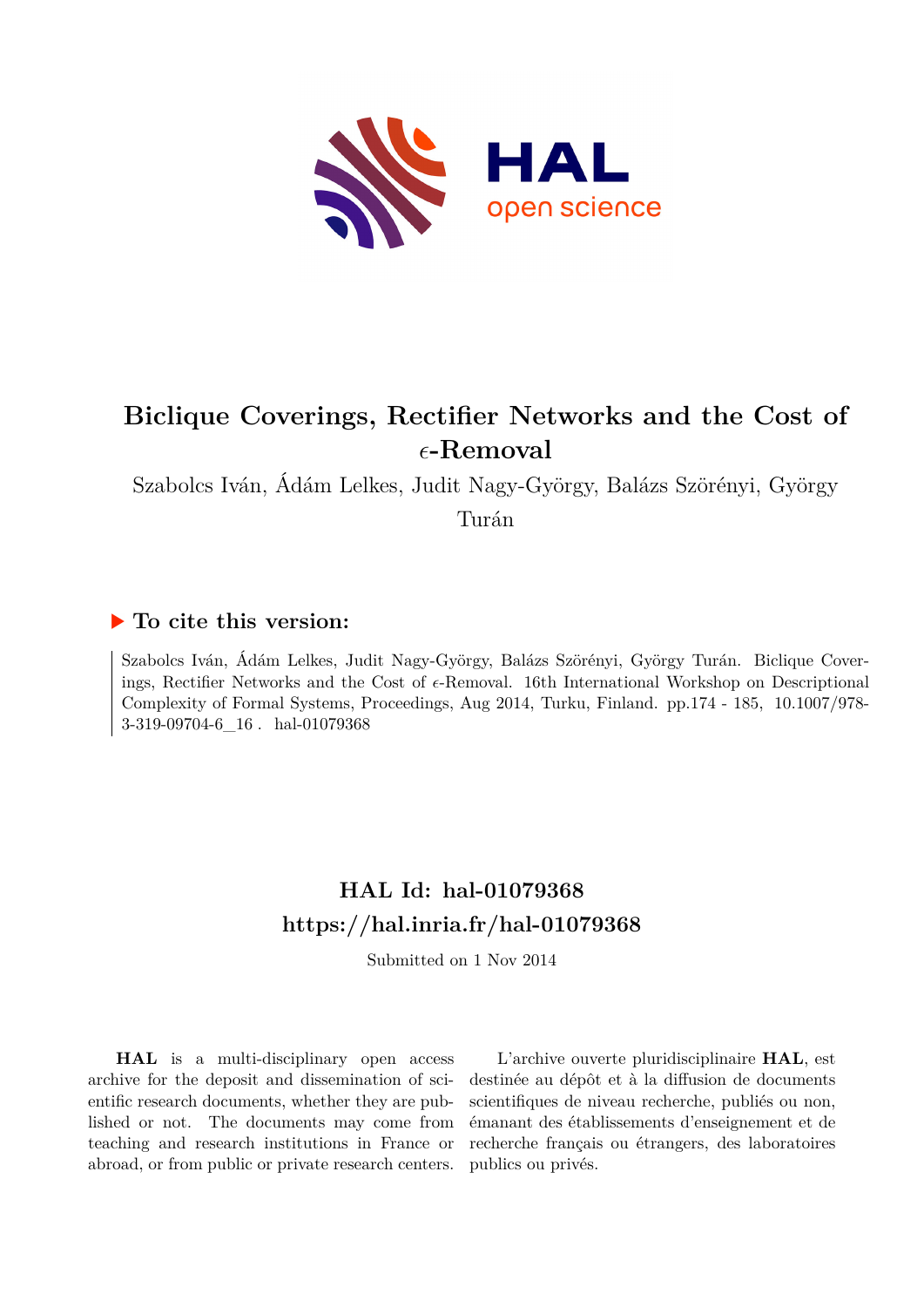## Biclique coverings, rectifier networks and the cost of ε-removal

Szabolcs Iván<sup>1</sup>\*, Ádám D. Lelkes<sup>2</sup>, Judit Nagy-György<sup>1\*\*</sup>, Balázs Szörényi<sup>3,4</sup>, and György Turán $2,3***$ 

> University of Szeged, Hungary University of Illinois at Chicago MTA-SZTE Research Group on Artificial Intelligence INRIA Lille, SequeL project, France

Abstract. We relate two complexity notions of bipartite graphs: the *minimal weight biclique covering number* Cov(G) and the *minimal rectifier network size*  $\text{Rect}(G)$  of a bipartite graph  $G$ . We show that there exist graphs with  $Cov(G) \geq Rect(G)^{3/2-\epsilon}$ . As a corollary, we establish that there exist nondeterministic finite automata (NFAs) with  $\varepsilon$ transitions, having  $n$  transitions total such that the smallest equivalent ε-free NFA has  $\Omega(n^{3/2-\epsilon})$  transitions. We also formulate a version of previous bounds for the weighted set cover problem and discuss its connections to giving upper bounds for the possible blow-up.

### 1 Introduction

In the world of descriptive complexity, questions involving the possible blow-up when transforming a description of some mathematical object from a formalism to another is a central topic, with one of the first papers dating back to 1971 [\[13\]](#page-12-0). We are primarily interested in the cost of chain rule removals from context-free grammars (CFGs). That is, how large a chain-rule free CFG has to be in the worst case which is equivalent to an input CFG of size  $n$ , having chain rules? The obvious upper bound resulting from the standard transformation is  $O(n^2)$ . The best known lower bound is  $\Omega(n^{3/2-\epsilon})$  [\[2\]](#page-12-1). The question is interesting since chain rule elimination is the bottleneck part of the transformation to Chomsky Normal Form. Despite the question being well-motivated, we have no knowledge of progress in the last three decades; the gap is still there.

The maximal possible blow-up is not known even in the special case of regular languages. When a regular language is given (e.g. by a nondeterministic

This research was supported by the European Union and the State of Hungary, co-financed by the European Social Fund in the framework of TAMOP  $4.2.4.A/2$ 11-1-2012-0001 National Excellence Program.

<sup>&</sup>lt;sup>\*\*</sup> Supported by the European Union and co-funded by the European Social Fund under the project "Telemedicine-focused research activities on the field of Mathematics, Informatics and Medical sciences" of project number "TÁMOP-4.2.2.A-11/1/KONV-2012-0073"

 $***$  Partially supported by NSF grant CCF-0916708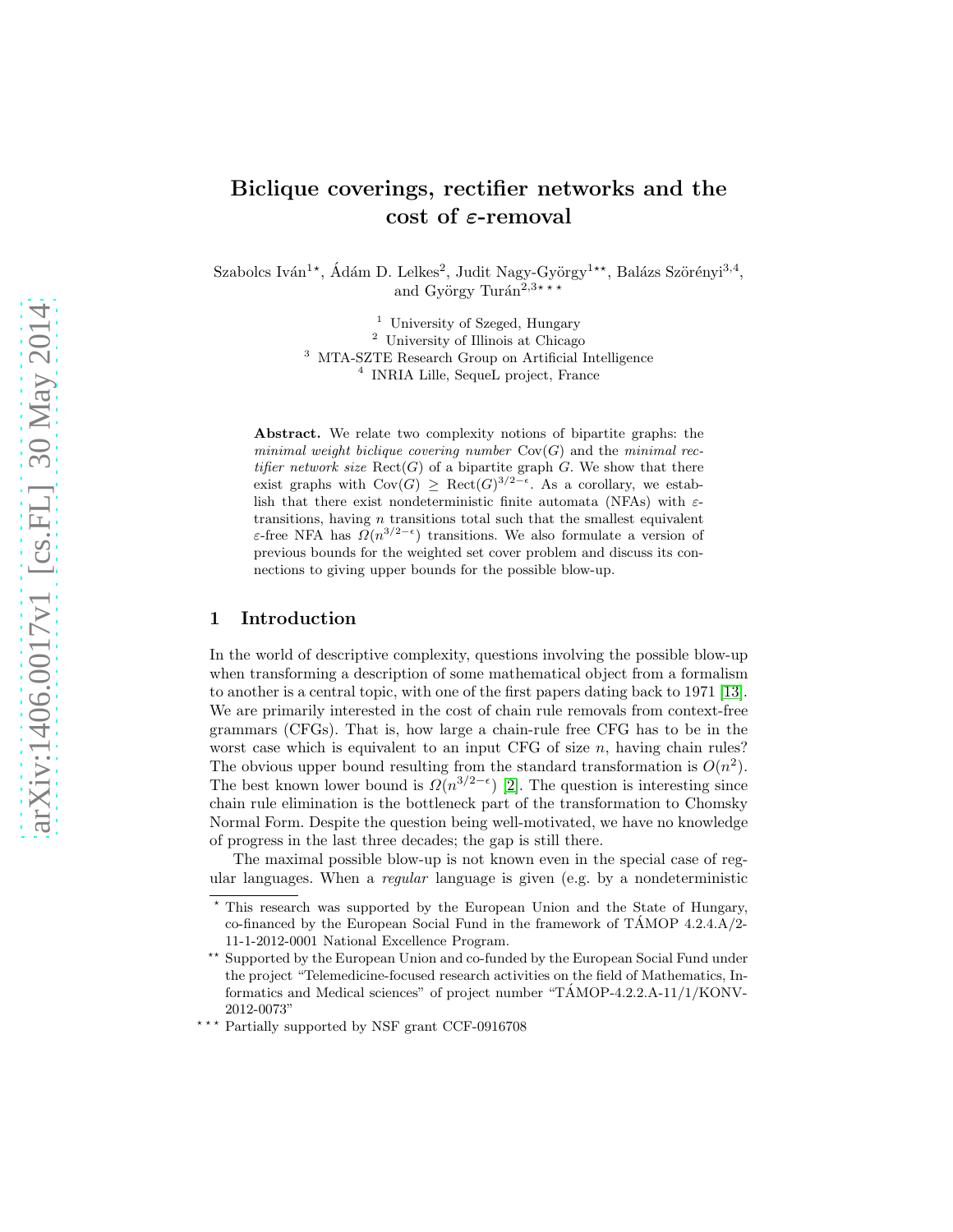automaton or NFA, possibly having  $\varepsilon$ -transitions), an equivalent "chain-rulefree" regular grammar corresponds to a nondeterministic automaton with no  $\varepsilon$ -transitions. In order to define the "blow-up", we have to choose a notion for measuring the *size* of an NFA – we say that the size of an NFA is the number of its transitions. Regular languages can be represented by a variety of different formalisms, some of which are more concise than the others. For example, transforming a regular expression (RE) to an equivalent NFA can be done within linear bounds, i.e. the cost of this direction is worst-case  $\Theta(n)$ . From RE to  $\varepsilon$ free NFA the worst-case cost is  $\Theta(n \log^2 n)$ , by the upper bound result of [\[4\]](#page-12-2) and the matching lower bound of [\[16\]](#page-12-3). The lower bound is achieved with a language possessing a linear-size RE as well, thus it is recognized by an NFA of size  $O(n)$ , hence the cost of the NFA  $\rightarrow \varepsilon$ -free NFA transformation is  $\Omega(n \log^2 n)$ . However, the gap between  $\Omega(n \log^2 n)$  and  $O(n^2)$  has not been reduced since 2006. It is also known that from  $\varepsilon$ -free NFA to RE an exponential blow-up can occur and Kleene's algorithm produces an RE of exponential size from an NFA.

One of the main results of the paper is that the NFA  $\rightarrow \varepsilon$ -free NFA transformation has worst-case cost  $\Omega(n^{3/2-\epsilon})$  for any  $\epsilon > 0$ . It is interesting that this bound (as well as the upper bound  $O(n^2)$ ) coincides with that of [\[2\]](#page-12-1) for the seemingly more general problem of chain rule elimination. The methods (as well as the models) are very different but there is also a similarity: for the lower bound of [\[2\]](#page-12-1), languages consisting of words of length 3 were defined. In our case, we consider languages consisting of words of length 2. Such languages  $L \subseteq \Sigma \Delta$  can be viewed as bipartite graphs  $G_L = (\Sigma, \Delta, E_L)$  with  $(a, b)$  being an edge in the graph iff the word ab belongs to L. When the language is viewed this way,  $\varepsilon$ -free NFAs recognizing L correspond to biclique coverings [\[7\]](#page-12-4) of  $G_L$  with the size of an NFA corresponding to the weight of the associated biclique covering. Also, NFAs recognizing L correspond to rectifier networks [\[7\]](#page-12-4) realizing  $G_L$ ; again, with the size of an NFA corresponding to the size of the associated network.

Hence, proving worst-case lower bounds for the minimum-weight covering of a bipartite graph having a rectifier network of size  $n$ , we get as byproduct worst-case lower bounds for the NFA  $\rightarrow \varepsilon$ -free NFA transformation. Thus the bulk of the paper discusses biclique coverings and rectifier networks. These have also been studied for a long time in various contexts, see Sections [2](#page-3-0) and [3.](#page-4-0)

The paper is organized as follows. In Section [2](#page-3-0) we give the notations we use for graphs and automata. In Section [3](#page-4-0) we give lower bounds for the possible blow-up between rectifier network size and biclique covering weight. In Section [4](#page-7-0) we give upper bounds for this blow-up and consider the biclique covering problem as a weighted set cover problem. An approximation bound for the greedy algorithm given by Lovász [\[10\]](#page-12-5) for the unweighted case is generalized to the weighted case. We discuss the connection of this bound to possible upper bounds for the blowup. In Section [5](#page-10-0) we relate these graph-theoretic results to automata theory and prove the aforementioned lower bound of  $\Omega(n^{3/2-\epsilon})$  for  $\varepsilon$ -removal.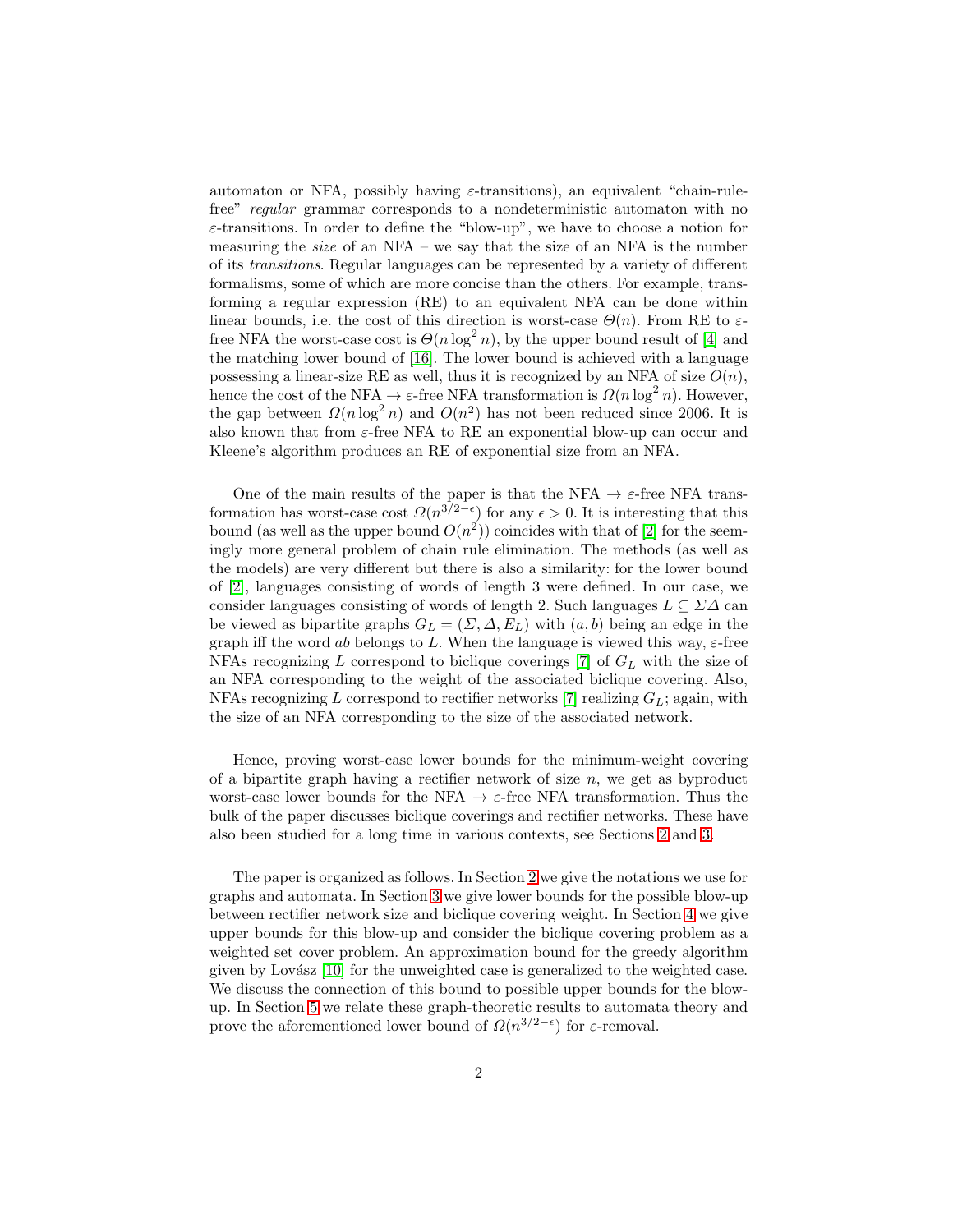#### <span id="page-3-0"></span>2 Notations

Graphs, biclique coverings and rectifier networks Let  $[n]$  stand for the set  $\{1, \ldots, n\}$ . For sets A and B,  $K_{A,B}$  stands for the complete bipartite graph  $(A, B, A \times B)$ . When only the cardinalities a and b of the sets A and B matter, we write  $K_{a,b}$  for  $K_{A,B}$ . When  $G = (A, B, E)$  is a bipartite graph, a biclique of  $G$  is a complete bipartite subgraph of  $G$  and the *weight of a biclique* is the number of its vertices. A *biclique covering* of G is a collection  $\mathcal C$  of its bicliques such that each edge of G belongs to at least one member of C, the weight of a covering is the sum of the weights of the bicliques present in the covering and  $Cov(G)$  is the minimum possible weight of a biclique covering of G.

A biclique  $K_{a,b}$  has weight  $a + b$  while it covers ab edges of G. In our investigations we will frequently use the inverse  $\frac{ab}{a+b}$  of the relative cost of covering the edges by  $K_{a,b}$ . We introduce the shorthand  $H(a, b)$  to denote the quantity  $\frac{ab}{a+b}$ .

For a bipartite graph  $G = (A, B, E)$ , a rectifier network realizing G is a directed acyclic graph (DAG)  $R = (V, E')$  with A being the set of source nodes of R and B being the set of sink nodes of R, satisfying the property that  $(a, b) \in E$ if and only if b is reachable from a in R. The size of a rectifier network is the number of its edges. The *depth* of a network is the length of its longest path. We let  $\text{Rect}(G)$  stand for the size of the smallest rectifier network realizing G and  $\text{Rect}_k(G)$  for the size of the smallest rectifier network of depth at most k realizing  $G$ . We may assume  $w.l.o.g.$  that there are no isolated vertices.



*Fig. 1:* From left to right: a graph G, three bicliques showing  $Cov(G) \leq 13$ , a depth-2 network corresponding to the bicliques having size 13, and another network showing  $\text{Rect}_2(G), \text{Rect}(G) \leq 12.$  In the networks, edges are directed from left to right.

There are constructions of graphs for which only large rectifier networks exist (i.e. having large Rect value), the dates of the results ranging from 1956 till 1996, e.g. graphs G on n vertices with  $\text{Rect}(G)$  being  $\Omega(n^{3/2})$  [\[14\]](#page-12-6),  $\Omega(n^{5/3})$  [\[12](#page-12-7)[,15,](#page-12-8)[18\]](#page-12-9) and  $\Omega(n^{2-\epsilon})$  [\[8\]](#page-12-10). Also, it is known that  $\text{Rect}(G) \leq \frac{n^2}{\log n}$  $\frac{n^2}{\log n}$  [\[11\]](#page-12-11).

In this paper we are interested in the largest possible gap between Cov and Rect, thus we seek graph classes having a small Rect and a large Cov value.

For Cov, a related notion is that of Steiner 2-transitive-closure-spanners [\[1\]](#page-12-12) (Steiner-2-TC-Spanners), which is a more general notion for realizing general graphs. The two notions coincide when we look for spanners of bipartite graphs, viewed as 2-level layered directed graphs. The authors of [\[1\]](#page-12-12) show a lower bound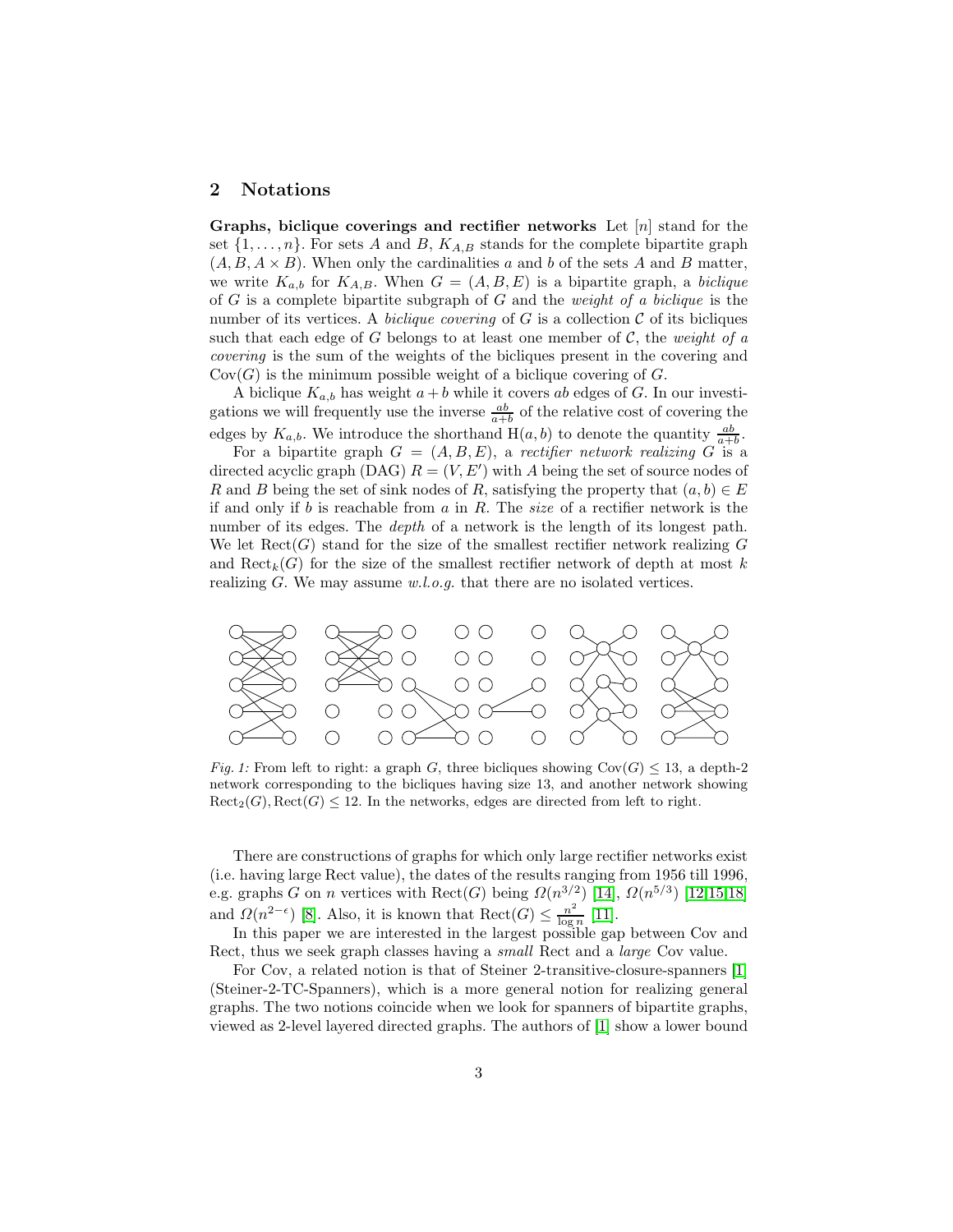for the minimal Steiner-2-TC-Spanner a bipartite graph can have. Applying these results to our problem, we get that there exist graphs with  $\text{Rect}(G) = O(n)$  and  $Cov(G) = \Omega(npolylog(n))$  which is exactly the type of result we seek to achieve. We use the asymptotic behaviour operators  $O, \Omega$  and  $\Theta$  as well as their "up to a polylogarithmic factor" variants  $\hat{O}$ ,  $\hat{\Theta}$ , e.g.  $f(n) = \hat{O}(g(n))$  is a shorthand for " $f = O(g(n) \log^k g(n))$  for some constant  $k \geq 0$ ".

Automata A nondeterministic finite automaton, or NFA for short, is a tuple  $M = (Q, \Sigma, \delta, q_0, F)$  with Q being an alphabet of states,  $\Sigma$  being the input alphabet,  $\delta \subseteq Q \times \Sigma_{\varepsilon} \times Q$  a transition relation where  $\Sigma_{\varepsilon}$  denotes the set  $\Sigma \cup {\varepsilon}$ ,  $q_0 \in Q$  being the start state and  $F \subseteq Q$  being the set of accepting states. The automaton is  $\varepsilon$ -free if there is no transition of the form  $(p, \varepsilon, q) \in \delta$ .

A run of the above M is a sequence  $(p_1, a_1, r_1) \dots (p_t, a_t, r_t) \in \delta^*$  such that for each  $1 \leq i \leq t$ ,  $r_i = p_{i+1}$ , and  $p_1 = q_0$ . The run is accepting if  $r_t \in F$ . The label of the run is the  $\Sigma$ -word  $a_0a_1 \ldots a_t$ . The *language* recognized by M is  $L(M) = \{w \in \Sigma^* : \text{there is an accepting run of } M \text{ with label } w\}.$ 

The size of an NFA M is the cardinality  $|M|$  of its set  $\delta$  of transitions. It is well-known that for each NFA M there exists an equivalent  $\varepsilon$ -free automaton M' with  $|M'| = \mathcal{O}(|M|^2)$ , i.e.  $\varepsilon$ -elimination can be achieved via a quadratic blow-up. However, no explicit lower bounds are stated in the literature.

#### <span id="page-4-0"></span>3 Lower bounds for the blow-up

It is clear that  $\text{Rect}_{k+1}(G) \leq \text{Rect}_k(G)$  for each  $k \geq 0$ , and that there exists some  $k \geq 0$  with  $\text{Rect}_k(G) = \text{Rect}(G)$  and  $\text{Rect}_k(G) = \text{Rect}_{k'}(G)$  for every  $k' > k$ . Moreover,  $\text{Rect}_2(G) \leq \text{Cov}(G) \leq 2 \cdot \text{Rect}_2(G)$ : for any collection C of bicliques one can construct a rectifier network  $R = (A \oplus C \oplus B, E')$  with  $(a, K_{A', B'})$  and  $(K_{A', B'}, b)$  being an edge iff  $a \in A'$  and  $b \in B'$ , respectively, showing  $\text{Rect}_2(G) \leq \text{Cov}(G)$ . For  $\text{Cov}(G) \leq 2 \cdot \text{Rect}_2(G)$ , let  $R = (A \cup X \cup B, E')$ be a depth-2 rectifier network realizing  $G$ . Then, edges of  $E'$  are directed from A to X, from X to B and also "jump edges" from A directly to B are allowed. First, subdividing each such jump edge and adding the intermediate node to X eliminates jump edges and the resulting network  $R' = (A \oplus X' \oplus B, E'')$  still realizes G in depth 2 and due to the subdividing,  $|E''| \leq 2 \cdot |E'|$ . For a node  $x \in X'$ , let  $A(x)$  be the set of its ancestors (in A) and  $B(x)$  be the set of its descendants (in  $B$ ). Note that if  $R$  is minimal, then neither of these sets is empty. Then in G, each member of  $B(x)$  is reachable from any member of  $A(x)$ , hence  $K_{A(x),B(x)}$  is a biclique of G and the collection  $\mathcal{C} = \{K_{A(x),B(x)} : x \in X'\}$  is a biclique cover of G of size  $|E''| \leq 2 \cdot |E'| = 2 \cdot \text{Rect}_2(G)$ . Observe that the factor of 2 is tight e.g. in the case of complete matchings.

Since adding or removing isolated nodes to G does not affect either  $Cov(G)$ or  $\text{Rect}(G)$ , from now on we assume that G has no isolated vertices.

It is also clear that

$$
n \le \text{Rect}(G) \le \text{Cov}(G) \le 2|E(G)|
$$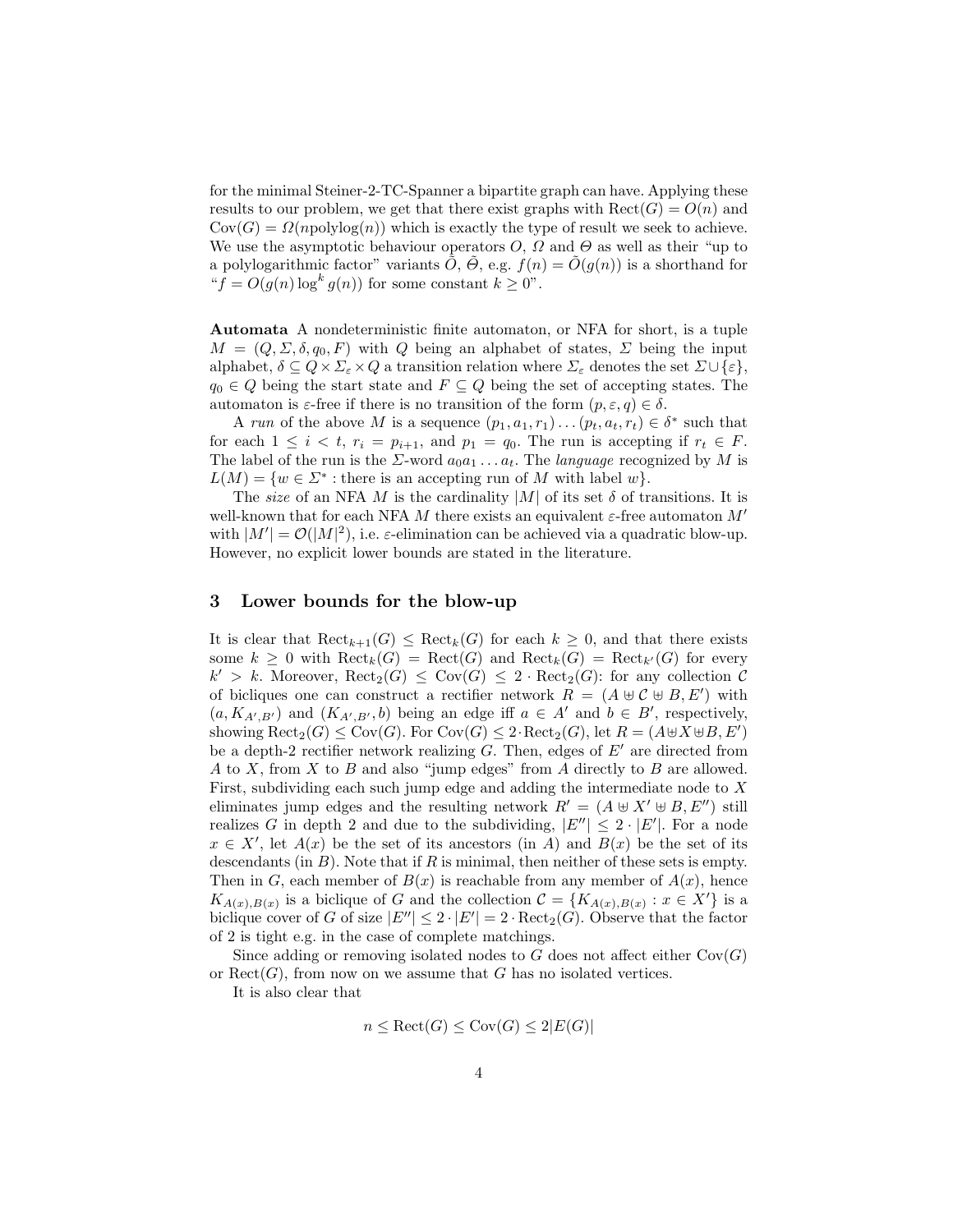where *n* stands for the number of vertices<sup>[5](#page-5-0)</sup> of  $G$ : in any rectifier network the outdegree of each node  $a \in A$  is at least one, and the collection  $\{K_{\{a\},\{b\}} : (a,b) \in$ E} of bicliques is a covering of weight  $2|E(G)|$ . Hence,  $Cov(G) = O(\text{Rect}^2(G))$ . However, it is not known whether the quadratic gap is attainable: in the rest of the article we seek an  $\alpha > 1$ , being as high as possible, such that there exist graphs with arbitrary large  $\text{Rect}(G)$  and with  $\text{Cov}(G) = \Omega(\text{Rect}^{\alpha}(G)).$ 

To this end, we have to construct graph families having *small* Rect and *large* Cov. To show Rect is small (usually it will be  $\tilde{O}(n)$  in our candidates) it suffices to give a small realizing network. On the other side, to see that Cov is large, we should have good lower bound methods.

For providing lower bounds, we define the following parameter  $\kappa(G)$  of a bipartite graph G: let

<span id="page-5-2"></span>
$$
\kappa(G) \quad = \quad \max\{\text{H}(|A'|,|B'|): K_{A',B'} \text{ is a biclique of } G\}
$$

Observe that by monotonicity, it suffices to take *maximal* bicliques of  $G$  into account.

<span id="page-5-1"></span>This graph parameter provides lower bounds not only for  $Cov(G)$  but for  $\mathrm{Rect}(G)$ :

Proposition 1 (See e.g. [\[7\]](#page-12-4), Lemma 1.10. and Theorem 1.72.). For any bipartite graph  $G = (A, B, E)$ , it holds that  $\frac{|E|}{\kappa(G)} \leq \text{Cov}(G)$  and  $\frac{|E|}{\kappa(G)^2} \leq \text{Rect}(G)$ .

By a similar argument, we can obtain the following inequality as well:

**Proposition 2.** For any bipartite graph G, it holds that  $Cov(G) \leq \text{Rect}(G)$ .  $2\kappa(G)$ .

*Proof.* Claim 1.73. in [\[7\]](#page-12-4) states the following. Let  $k$  be the maximum integer with  $K_{k,k}$  being a biclique of G. For any rectifier network  $R = (V, E')$  realizing G, call an edge  $(u, v) \in E'$  eligible iff  $|A(u)| \leq k$  and  $|B(v)| \leq k$ . Then for any edge  $(a, b) \in E$  there is a path from a to b in R containing an eligible edge.

In that case  $\{K_{A(u),B(v)} : (u, v) \in E' \text{ is eligible}\}\$ is a covering of G, consisting of at most  $|E'| = \text{Rect}(G)$  bicliques. Each biclique has weight at most 2k which in turn is at most  $2\kappa(G)$  since  $H(a, b) \leq \min\{a, b\}$  holds for any  $a, b > 0$ . □

<span id="page-5-3"></span>It is also worth observing that  $k = \Theta(\kappa)$  since  $\min\{a, b\} \leq 2H(a, b)$ .

Our first result considers the bipartite graph corresponding to the mod 2 inner product function.

**Theorem 1.** Let  $d > 0$  be an even integer and  $G_{\perp}^d = (A, B, E)$  be the bipartite graph with  $A = B = \{0, 1\}^d$  and  $(\mathbf{u}, \mathbf{v}) \in E$  for the vectors  $\mathbf{u}, \mathbf{v} \in \{0, 1\}^d$  iff  $u \bot v$  in  $\mathbb{Z}_2^d$ , i.e. iff  $\sum$  $i \in [d]$  $u_i v_i = 0$  where sum is taken modulo 2.

Then  $\text{Rect}(G_{\perp}^d) = \tilde{O}(n)$  and  $\text{Cov}(G_{\perp}^d) = \Omega(n^{3/2})$  where  $n = 2^d$  is the number of vertices of  $G^d_{\perp}$ .

<span id="page-5-0"></span><sup>5</sup> At times n will denote the size of *one* of the two classes of G, introducting a factor of 2 but never causing differences in the growth order.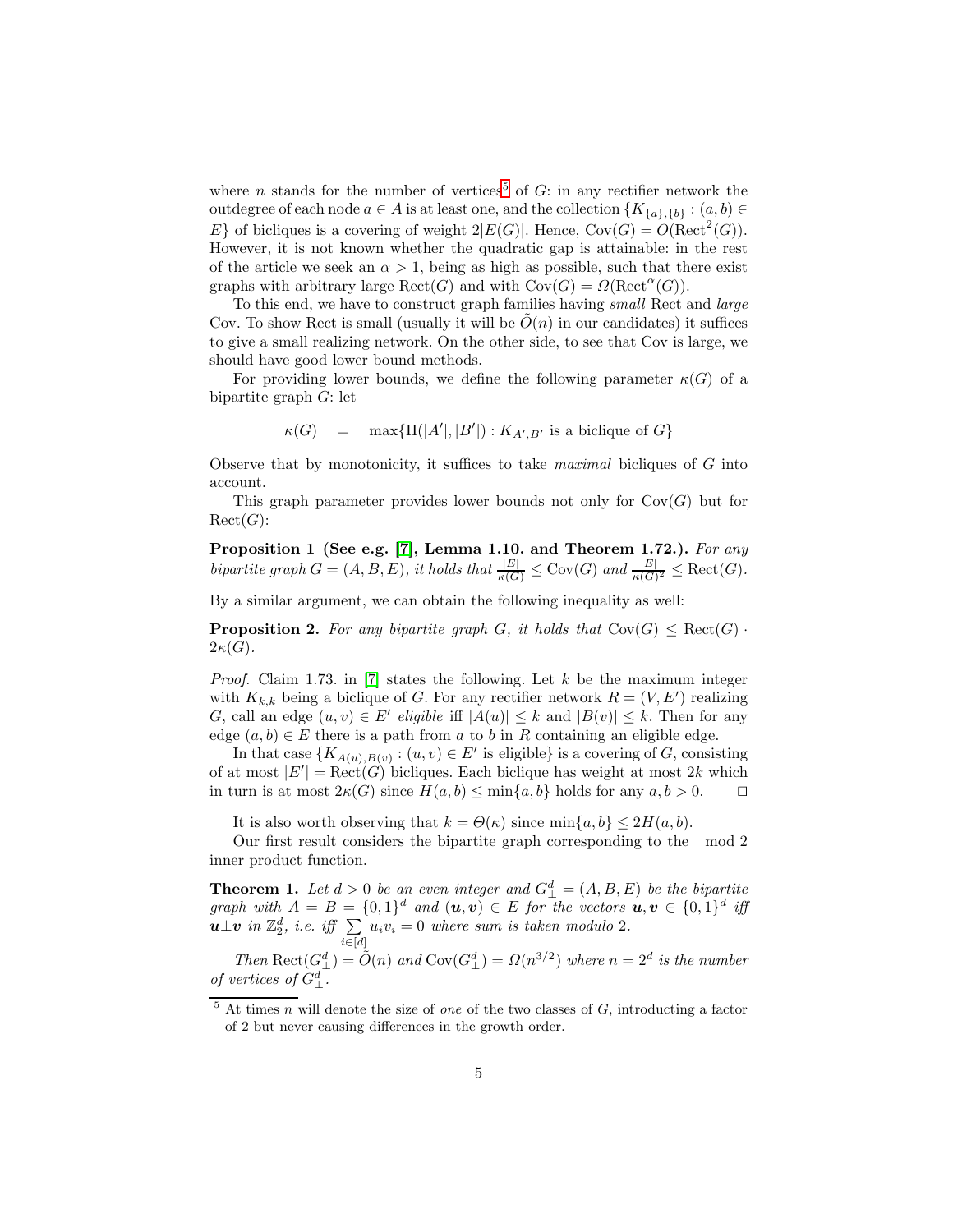The proof is broken into two parts. The lower bound follows from the first inequality of Proposition [1](#page-5-1) and a special case of Lindsey's lemma [\[6\]](#page-12-13).

Proposition 3.  $\kappa(G_{\perp}^d) = \frac{\sqrt{n}}{2}$  $\frac{\gamma_n}{2}$ . Thus  $\text{Cov}(G_{\perp}^d) = \Omega(n^{3/2})$ .

At the same time,  $\text{Rect}(G^d_\perp)$  is small enough. To see this, we show  $\text{Rect}(G) = \tilde{f}(G)$  $\tilde{O}(n)$  for a specific family of bipartite graphs, which we call *permutation invariant* graphs. A bipartite graph  $G = (\{0,1\}^d, \{0,1\}^d, E)$  is permutation invariant if  $(u, v) \in E$  implies  $(\pi(u), \pi(v)) \in E$  for any permutation  $\pi : [d] \to [d]$  of the coordinate index set. Here  $\pi(u_1,\ldots,u_d)$  is defined to be  $(u_{\pi(1)},\ldots,u_{\pi(d)})$ . It is clear that the graphs  $G^d_{\perp}$  are permutation invariant.

For such graphs the following holds (which also state that within this class of graphs, the bound  $Cov(G) = \Omega(\text{Rect}(G)^{3/2})$  is optimal):

**Theorem 2.** For permutation invariant graphs Rect is  $\tilde{O}(n)$  and Cov is  $\tilde{O}(n^{3/2})$ .

*Proof.* Suppose  $G = (A, B, E)$  is permutation invariant with  $A = B = \{0, 1\}^d$ . Let  $c: \{0,1\}^d \times \{0,1\}^d \to \{0,\ldots,d\}^{\{0,1\} \times \{0,1\}}$  be the function defined as

<span id="page-6-0"></span>
$$
c((u_1,\ldots,u_d),(v_1,\ldots,v_d))(a,b) = |\{i \in [d] : u_i = a, v_i = b\}|.
$$

That is,  $c(\mathbf{u}, \mathbf{v})(a, b)$  is the number of positions i on which **u** is a and **v** is b.

Then, G factors through c in the following sense: if  $c(\mathbf{u}, \mathbf{v}) = c(\mathbf{u}', \mathbf{v}')$ , then  $(\boldsymbol{u}, \boldsymbol{v}) \in E$  iff  $(\boldsymbol{u}', \boldsymbol{v}') \in E$ . Indeed,  $c(\boldsymbol{u}, \boldsymbol{v}) = c(\boldsymbol{u}', \boldsymbol{v}')$  if and only if there exists a permutation  $\pi : [d] \to [d]$  such that  $u_i = u'_{\pi(i)}$  and  $v_i = v'_{\pi(i)}$  for each  $i \in [d]$ , yielding  $(\boldsymbol{u}, \boldsymbol{v}) \in E$  if and only if  $(\boldsymbol{u}', \boldsymbol{v}') \in E$ .

Hence there exists a subset C of the finite set  $\{0, \ldots, d\}^{\{0,1\} \times \{0,1\}}$  such that  $(\mathbf{u}, \mathbf{v}) \in E$  iff  $c(\mathbf{u}, \mathbf{v}) \in C$ .

We define a rectifier network  $R = (\{0, 1\}^d \times \{0, \ldots, d\}^{\{0, 1\} \times \{0, 1\}} \times \{0, \ldots, d\})$ : the pair  $((u_1, \ldots, u_d), f, \ell), ((v_1, \ldots, v_d), f', \ell')$  is an edge of R iff the following conditions hold:  $\ell' = \ell + 1$  (so that R is a DAG of depth  $d + 1$ ); for each  $i \neq \ell'$ ,  $u_i = v_i$  holds; finally,  $f'(u_{\ell'}, v_{\ell'}) = f(u_{\ell'}, v_{\ell'}) + 1$  and for any other  $(a, b) \in \{0, 1\} \times \{0, 1\}, f'(a, b) = f(a, b).$ 

Then by induction on  $\ell'-\ell$  we get that there is a path from  $((u_1, \ldots, u_d), f, \ell)$ to  $((v_1, \ldots, v_d), f', \ell')$  iff the following conditions hold:  $\ell < \ell'$ ; for each  $i \leq \ell$  and  $i > l', u_i = v_i;$  finally,  $f'(a, b) = f(a, b) + |\{\ell < i \leq \ell': u_i = a, v_i = b\}|.$ 

Now let  $R' = (V(R) \cup \{0,1\}^d, E(R) \cup E')$  with  $E'$  consisting of the edges of the form  $(v, f, d) \to v$  with  $f \in C$ . Then R' realizes G by identifying each  $u \in A$ with  $(\boldsymbol{u}, 0, 0)$  and each  $\boldsymbol{v} \in B$  with the element v of this last layer of R' (here **0** stands for the constant zero function  $\mathbf{0} : (a, b) \mapsto 0$ . Since in R', there are at most  $2^d \cdot (d \cdot \{d+1\}^4) \cdot 2$  edges (each node not belonging to layer d has outdegree 2 in R and in the last step,  $2^d \times |C| \leq 2^d \cdot \{d+1\}^4$  edges are added), which is  $O(n \log^5 n)$ , showing  $\text{Rect}(G) = \tilde{O}(n)$ .

For  $Cov(G) = \tilde{O}(n^{3/2})$ , let X be the set of vertices of R' of the form  $(u, f, d/2)$ . (That is, nodes of the middle layer of R'.) As before, let  $A(x) \subseteq A$ ,  $x \in X$  stand for the set of nodes from which x is reachable in R' and let  $B(x) \subseteq B$ stand for the set of those nodes which are reachable from  $x$  in  $R'$ . Then, since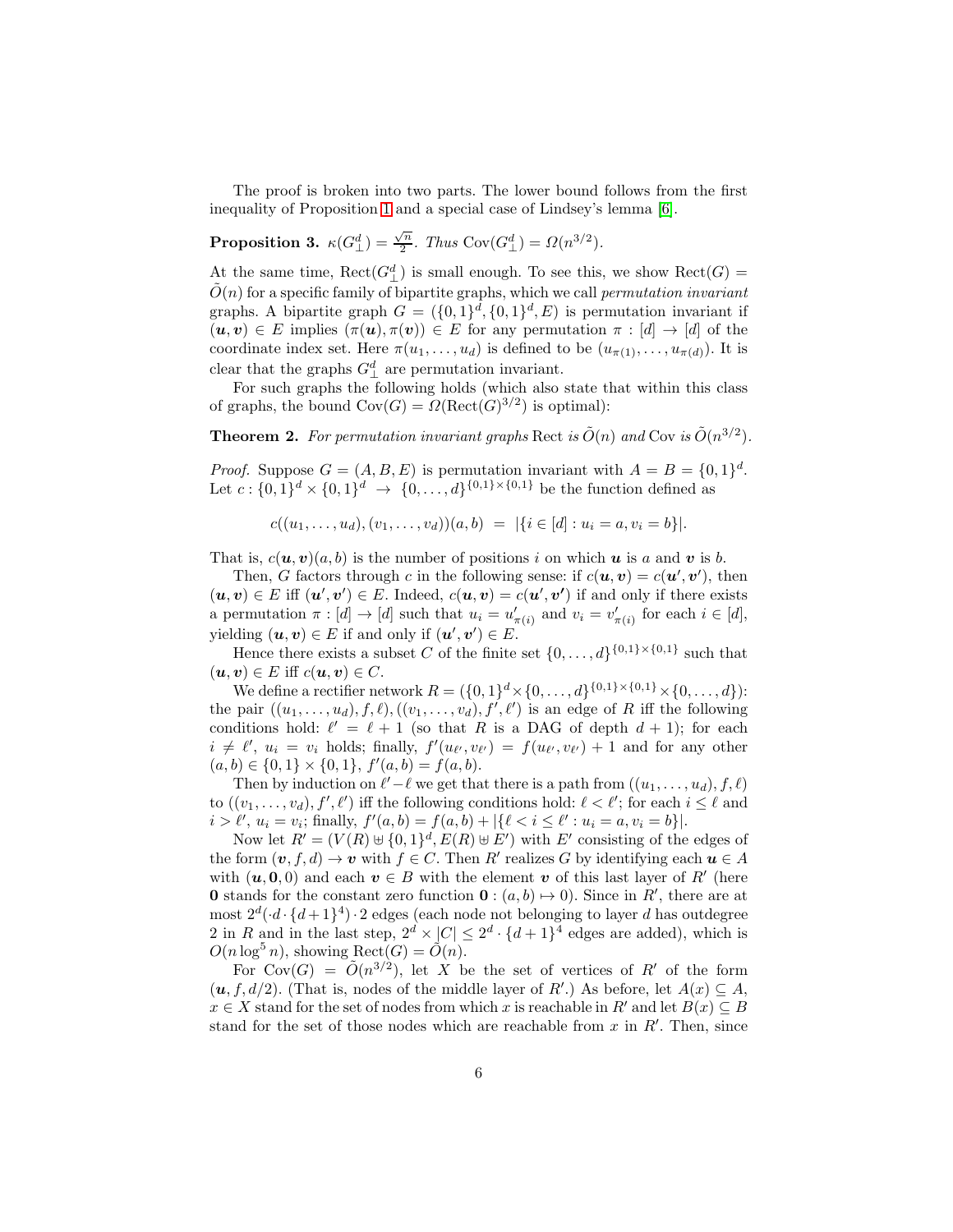each node of R has indegree at most 2, we have that  $|A(x)| \leq 2^{d/2}$ . For  $|B(x)|$ , since each outdegree in R is 2, we get that there are at most  $2^{d/2}$  nodes of the form  $(v, f, d)$  reachable from x. In E', the outdegree of these nodes is |C| which is at most  $(d+1)^4$ , hence  $|B(x)| \leq 2\frac{d^2}{2}(d+1)^4 = \tilde{O}(\sqrt{n})$ . Thus, the covering  $\mathcal{C} = \{K_{A(x),B(x)} : x \in X\}$  has size  $\sum_{x \in X} (|A(x)| + |B(x)|)$  which is at most  $2^d \cdot (d+1)^4 \cdot (2^{d/2} + 2^{d/2}(d+1)^4) = \tilde{O}(n^{3/2})$ . Note that due to the layered structure of  $R'$ , each  $u \to v$  path contains a node belonging to X, so C is indeed a covering. □

Thus we have showed that for an arbitrarily  $\epsilon > 0$  there are graphs  $G = G_{\perp}^d$ having arbitrarily large  $\text{Rect}(G) = \tilde{O}(n)$  and with  $\text{Cov}(G) = \Omega(\text{Rect}^{3/2-\epsilon}(G)).$ (Observe that any permutation invariant graph with  $\kappa = \Theta(\sqrt{n})$  and  $\Theta(n^2)$ ) edges meets this condition.)

As an interesting corollary, we get that  $Cov(G_{\perp}^d)$  is  $\tilde{\Theta}(n^{3/2})$  which is  $\tilde{\Theta}(\frac{|E|}{\kappa})$ so in this case the bound of Proposition [1](#page-5-1) is optimal up to a log factor.

A general construction for constructing a biclique covering of a graph  $G =$  $(A, B, E)$  is the following: starting from a rectifier network  $R = (V, E')$  first one chooses a *cut*  $E_0 \subseteq E'$  of the edges of R (so that each  $a \to b$ ,  $a \in A$ ,  $b \in B$  path contains an edge from  $E_0$ ), in which case a covering is  $\mathcal{C}(E_0) =$  ${K_{A(x),B(y)}: (x, y) \in E_0}$ . We call coverings of this form *cut-coverings of R*. (In the proof of Theorem [2](#page-6-0) we employ a similar construction, choosing a subset  $X$ of vertices instead of a subset  $E_0$ .) In the following we state without proof that this construction is not optimal, not even up to a polylogarithmic factor, even when  $R$  is optimal up to a polylogarithmic factor.

**Theorem 3.** Consider the graph  $G_{\Delta}^{n} = (A, B, E)$  with  $A = B = [n]$  and  $(i, j) \in$ E iff  $d(i, j) \leq \frac{n}{4}$  where  $d(i, j)$  is the modulo n distance  $\min\{|i - j|, |n + i - j|\}.$ (That is, distance on the circle graph  $C_n$ .) Then:

- 1. There exists a rectifier network  $R_n$  realizing  $G_{\Delta}^n$  with  $\tilde{O}(n)$  edges.
- 2. Any cut-covering of  $R_n$  has size  $\Omega(n^2)$ .
- 3. At the same time,  $\text{Cov}(G_{\Delta}^n)$  is  $O(n^{1+\epsilon})$  for any  $\epsilon > 0$  where the O notation hides a constant depending only on  $\epsilon$ .

Note that for this graph we have  $\kappa = \Theta(n)$  since  $K_{[n/4],[n/4]}$  is a biclique. Hence also for this class of graphs,  $\frac{|E|}{\kappa} = \Theta(n)$  approximates  $Cov = O(n^{1+\epsilon})$  relatively well. In the next section we show that a closely related formula gives an upper bound for  $Cov(G)$ .

#### <span id="page-7-0"></span>4 Upper bounds for the blow-up

In this section we will show that, under certain assumptions,  $Cov(G) = o(Rec(G)^2)$ or even  $Cov(G) = O(Rect(G)^{3/2})$  holds. Proposition [2](#page-5-2) implies the following result:

<span id="page-7-1"></span>**Theorem 4.** For any bipartite graph G and  $0 < \alpha \leq 1$  with  $Cov(G) \leq \frac{|E|}{\kappa^{\alpha}}$  we have  $Cov(G) \leq 2\mathrm{Rect}(G)^{\beta}$  for some  $\beta \leq 1 + \frac{1}{1+\alpha} \in [3/2, 2)$ . Hence if  $Cov(G) \leq$  $\frac{|E|}{\kappa^{\alpha}}$  holds for a family of graphs G, then Cov(G) =  $O(\text{Rect}(G)^{2-\frac{\alpha}{1+\alpha}})$ .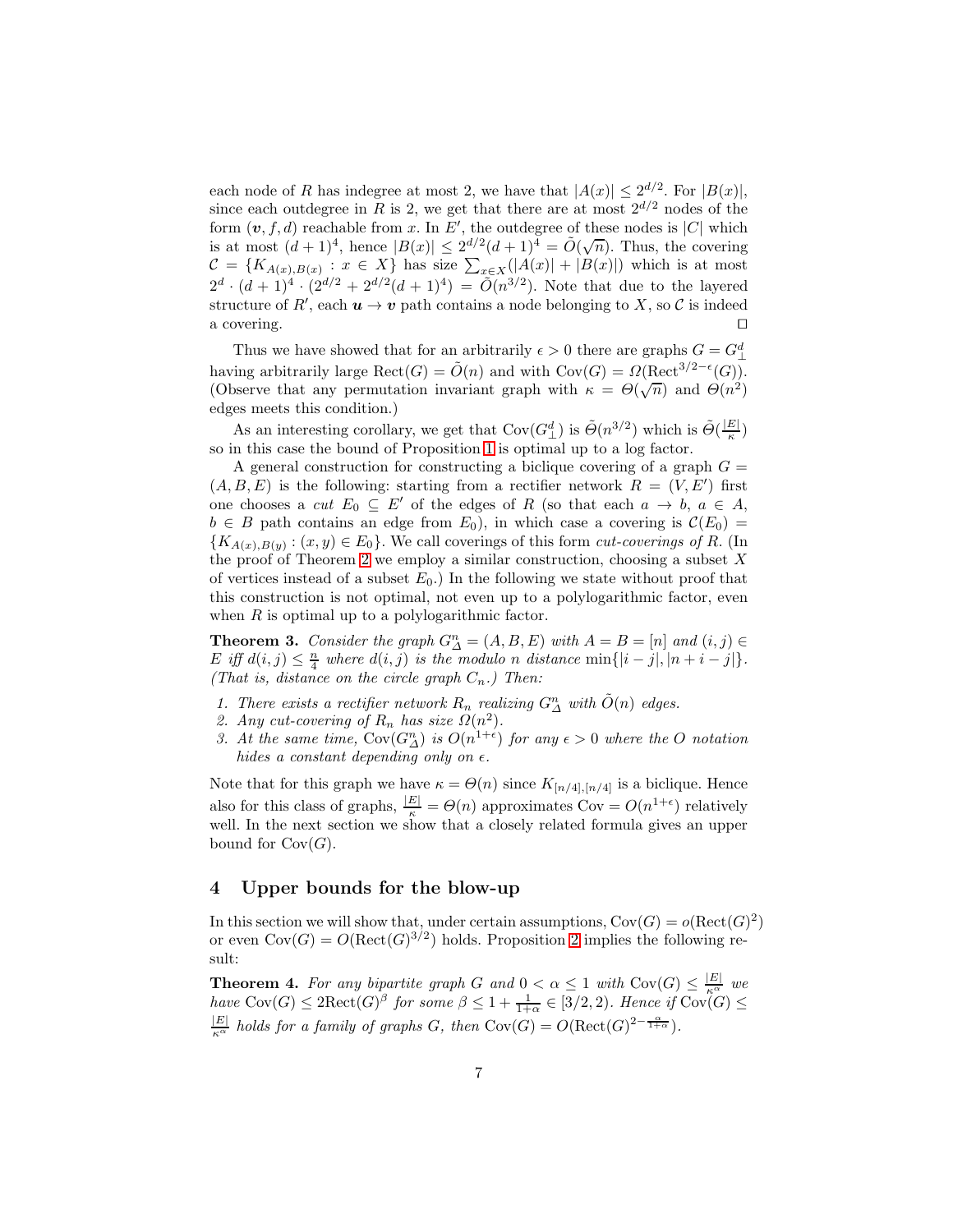*Proof.* Let us introduce the following notation:  $|E| = n^{\delta}$  for  $n = |V(G)|$ , Rect(G) =  $n^r$  and  $\text{Cov}(G) = \frac{|E|}{\kappa^{\alpha}}, 0 < \alpha \leq 1$ . We will show that choosing  $\beta = \frac{\delta + \alpha \cdot r}{r(1+\alpha)}$  suffices. (Note that since  $\delta \leq 2$  and  $r \geq 1$ ,  $\beta$  is indeed at most  $1 + \frac{1}{1+\alpha}$ .)

By  $Cov = \frac{|E|}{\kappa^{\alpha}}$  we have  $\log_n Cov = \delta - k\alpha$  where  $k = \log_n \kappa$ . Now assuming for contradiction that  $2^{\frac{\alpha}{1+\alpha}}$ Rect<sup> $\beta$ </sup> < 2Rect<sup> $\beta$ </sup> < Cov we get

$$
r\beta = \frac{\delta + \alpha \cdot r}{1 + \alpha} < \delta - k \cdot \alpha - \frac{\alpha}{1 + \alpha} \log_n 2.
$$

Then direct computation shows that  $r < \delta - k(1 + \alpha) - \log_n 2$  which is a contradiction, since by Rect  $> \frac{Cov}{\epsilon}$  we have  $r > \delta - k(1 + \alpha) - \log_2 2$ . tradiction, since by Rect  $\geq \frac{C_{\text{ov}}}{2\kappa}$  we have  $r \geq \delta - k(1 + \alpha) - \log_n 2$ . □

Simple examples show that the assumption of the theorem does not hold for all graphs. A similar argument gives a similar, but somewhat weaker, bound  $Cov(G) = O(Rect(G)^{2-\varepsilon})$  for some  $\varepsilon > 0$  if the condition  $Cov(G) \leq \frac{|E|}{\kappa^{\alpha}}$  is replaced by  $Cov(G) \leq polylog n \max \frac{|E(G')|}{\kappa(G')}$ , where the maximum ranges over induced subgraphs  $G'$  of  $G$ . Thus an affirmative answer to the following open problem would imply  $Cov(G) = O(Rect(G)^{2-\epsilon})$  for all bipartite graphs.

**Problem 1** Is it true that for any bipartite graph  $G$  on n vertices,

$$
Cov(G) \leq \text{polylog} n \max \frac{|E(G')|}{\kappa(G')}
$$

where the maximum ranges over induced subgraphs  $G'$  of  $G$ ?

#### 4.1 The set cover problem

Now we apply the weighted set cover problem to our setting. For a detailed discussion of this problem, and an introduction to approximation methods see [\[20\]](#page-12-14).

The *weighted set cover* problem is the following: we are given a collection  $S = \{S_1, \ldots, S_t\}$  of subsets of some finite universe A of n elements with  $\cup S = A$ , and to each  $S_i$ , a cost  $c(S_i) > 0$  is associated. The goal is to find a subset C of S such that  $\bigcup_{S} C = A$  and the total cost  $\sum_{S \in C} c(S)$  is minimized. The problem is well-known to be NP-complete already for the uniform setting when  $c(S_i) = 1$ ; however, the following greedy algorithm returns a fair enough approximation:

Let  $U := A$  and  $C := \emptyset$ . while  $U \neq \emptyset$  do Choose  $S \in \mathcal{S}$  such that  $\frac{c(S)}{|S \cap U|}$  is the minimum possible value. Let  $U := U - S$  and  $\mathcal{C} := \mathcal{C} \cup \{S\}.$  $return C.$ 

The following linear program is the standard relaxation of weighted set cover:

minimize 
$$
\sum_{i=1}^{t} c(S_i)x_i
$$
 subject to  $\sum_{i:a \in S_i} x_i \ge 1 \quad \forall a \in A, \quad x_i \ge 0$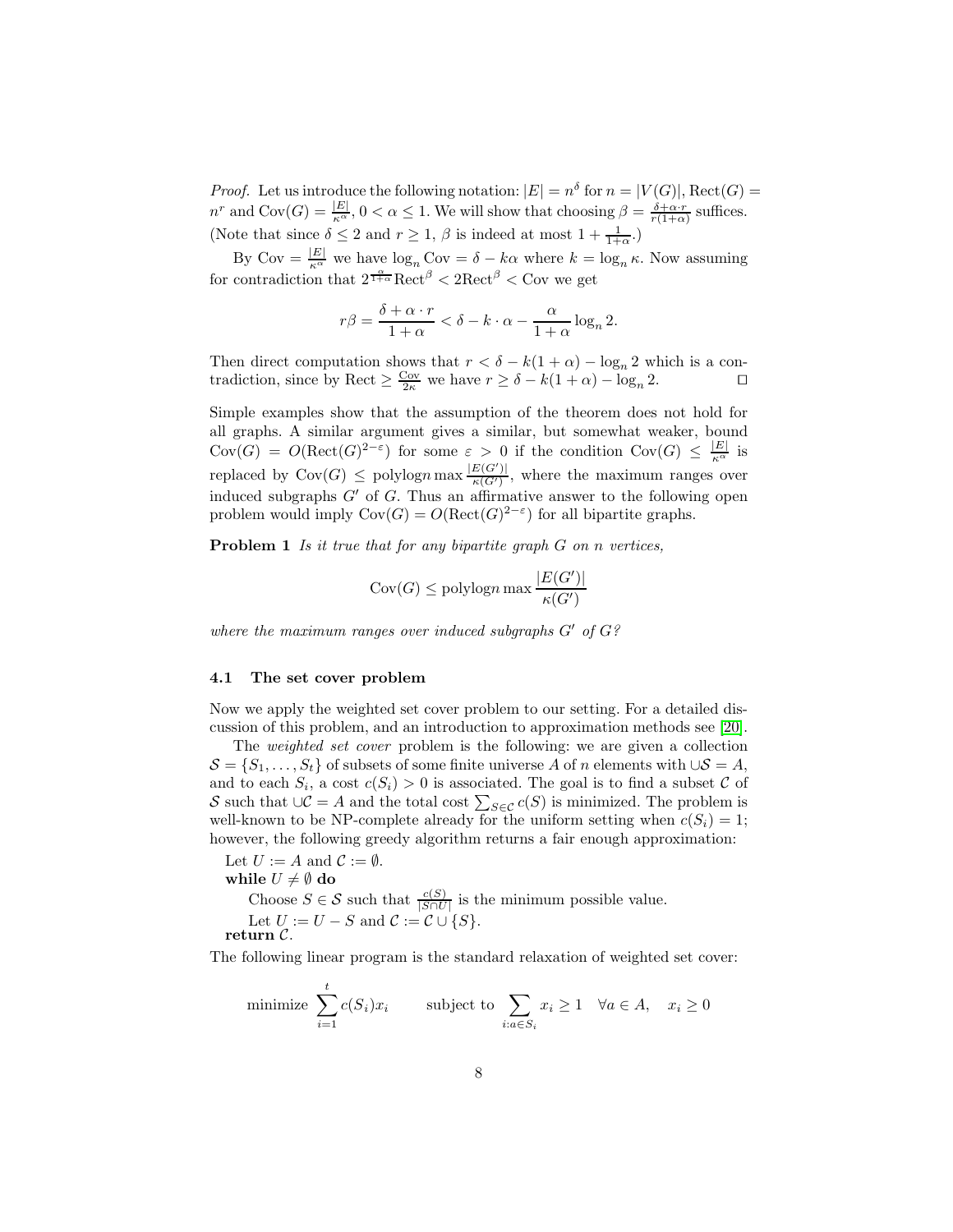Denote by OPT the optimal solution of the weighted set cover problem. It is wellknown [\[3](#page-12-15)[,5](#page-12-16)[,10](#page-12-5)[,17\]](#page-12-17) that the value of the solution returned by the above algorithm is bounded by  $\ln n \cdot \text{OPT}$ , where  $n = |A|$ , and even by  $\ln n \cdot Z_{LP}^*$ , where  $Z_{LP}^*$ denotes the value of an optimal solution to the LP relaxation.

Now we define a related combinatorial quantity. For a subset B of A, let  $\eta(B)$ stand for the value  $\min_{S \in \mathcal{S}} \frac{c(S)}{|S \cap B|}$  which is present inside the loop of the greedy algorithm. Note that this value is positive and finite for any  $B \subseteq A$ . Also, let  $\eta^*$ stand for  $\max_{B \subset A} |B| \cdot \eta(B)$ . Then we have:

### Proposition 4.  $\eta^* \leq Z_{LP}^* \leq \text{OPT}$ .

*Proof.* Consider any feasible solution  $x$  and a subset  $B$  of  $A$ . Then,

$$
\sum_{i \in [t]} c(S_i)x_i \ge \sum_{i:S_i \cap B \ne \emptyset} c(S_i)x_i = \sum_{i:S_i \cap B \ne \emptyset} \sum_{a \in S_i \cap B} \sum_{a \in S_i \cap B} \frac{c(S_i)}{|S_i \cap B|} x_i
$$
  
\n
$$
\ge \sum_{i:S_i \cap B \ne \emptyset} \sum_{a \in S_i \cap B} \eta(B)x_i = \eta(B) \sum_{a \in B} \sum_{S_i \ni a} x_i
$$
  
\n
$$
\ge \eta(B) \sum_{a \in B} 1 = \eta(B) \cdot |B|.
$$

<span id="page-9-0"></span>⊓⊔

On the other hand, this quantity can be used to give an upper bound for OPT as well. The following bound is proven in [\[9\]](#page-12-18) for the unweighted case.

Proposition 5. Let GREEDY stand for the cost of the solution returned by the greedy algorithm. Then GREEDY  $\leq H_n \eta^*$ , where  $H_n$  is  $\sum_{i \in [n]} \frac{1}{i} \approx \ln n$ .

*Proof.* Let  $U_k$  denote the set of uncovered elements at the beginning of the kth iteration of the loop of the greedy algorithm and let  $n_k = |U_k|$ . Then

$$
\min_{S_i} \frac{c(S_i)}{|S_i \cap U_k|} = \min_{S_i} \frac{c(S_i)}{|S_i \cap U_k|} \frac{|U_k|}{n_k} \le \max_{B \subseteq A} \min_{S_i} \frac{c(S_i)}{|S_i \cap B|} \frac{|B|}{n_k}
$$

$$
= \max_{B \subseteq A} \frac{|B|}{n_k} \min_{S_i} \frac{c(S_i)}{|S_i \cap B|} = \max_{B \subseteq A} \frac{|B|}{n_k} \eta(B) = \frac{1}{n_k} \eta^*.
$$

Thus, the covering of the elements covered in the kth iteration costs at most  $\frac{1}{n_k}\eta^*$  for each such element. Since  $n_1 = |A| = n$  and at each iteration,  $n_k$  is strictly decreasing, the total cost is at most  $\sum_{i \in [n]} \frac{1}{i} \eta^* = H_n \eta^*$ . ⊓⊔

Thus we have the following chain of inequalities:

$$
\eta^* \le Z_{LP}^* \le \text{OPT} \le \text{Green}_{Y} \le H_n \cdot \eta^*.
$$

#### 4.2 Application to biclique coverings

Determining  $Cov(G)$  for  $G = (A, B, E)$  can be viewed as a set cover problem: the universe is  $E$ , the allowed sets are bicliques of  $G$ , and the cost of a biclique  $K_{A',B'}$  is  $|A'| + |B'|$ .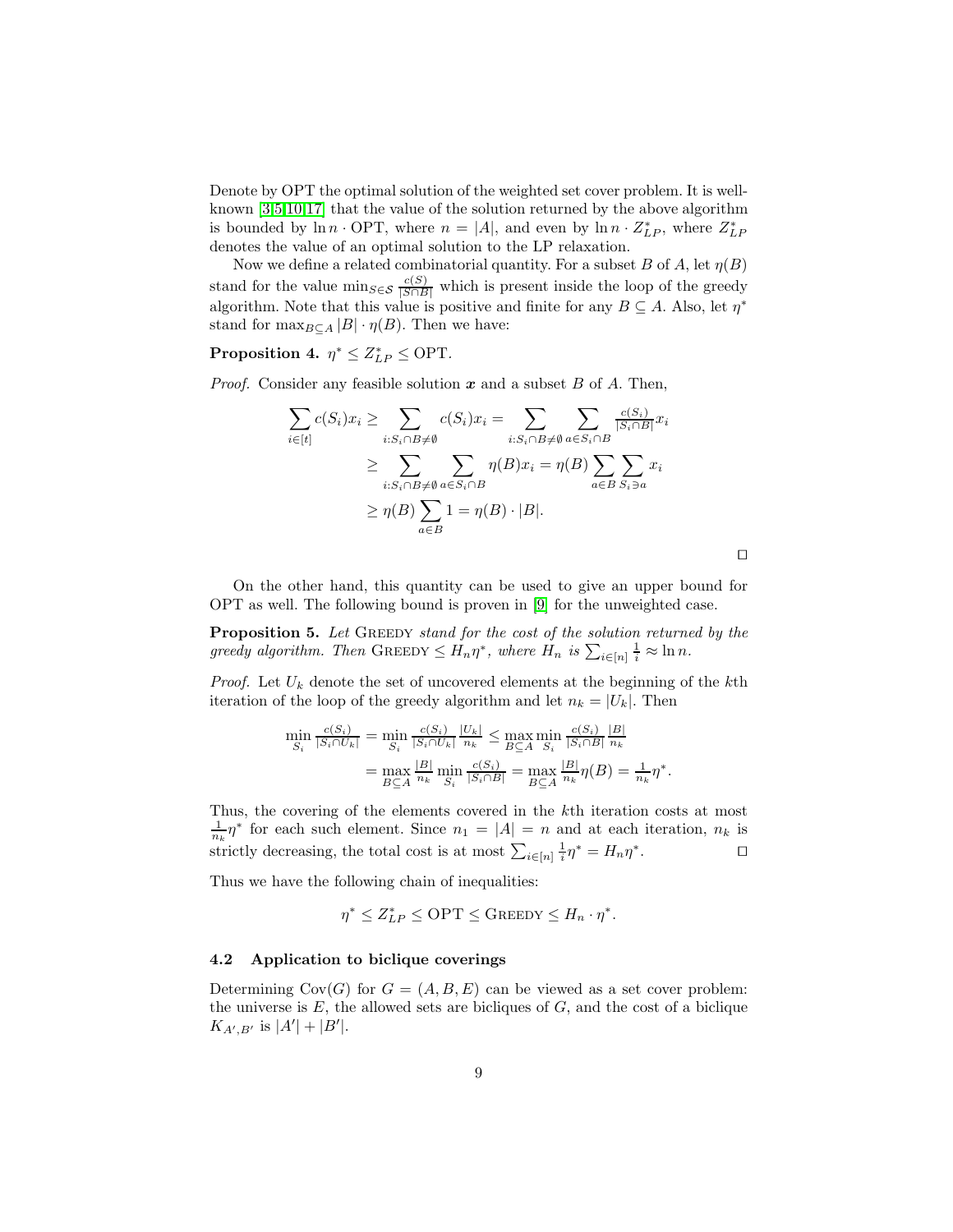In this problem,  $\eta$  is the following: given a subset E' of E (that is, a subgraph  $G' = (A', B', E')$  of  $G$ ,  $\eta(E')$  is defined as

$$
\min_{K_{A^{\prime\prime},B^{\prime\prime}}\subseteq E}\tfrac{|A^{\prime\prime}|+|B^{\prime\prime}|}{|E^\prime\cap (A^{\prime\prime}\times B^{\prime\prime})|}
$$

and  $\eta^*$  is the maximal possible value of  $|E'|\eta(E')$ . By Proposition [5](#page-9-0) we have that  $Cov(G) \leq \eta^* \cdot H_n$ .

Observe that for the biclique  $K_{A_0,B_0} = \arg \min_{K_{A',B'} \subseteq E} \frac{|A'| + |B'|}{|E' \cap (A' \times B')|}$  we have  $A_0 \subseteq A'$  and  $B_0 \subseteq B'$ . Indeed, otherwise  $K_{A_0 \cap A', B_0 \cap B'}$  would be a better biclique. Thus, the minimizer biclique  $K_{A_0,B_0}$  is a biclique of the subgraph of G induced by  $A_0 \cup B_0$ . It is also clear that for induced subgraphs G' we have  $\frac{1}{\kappa(G')} = \eta(E')$  and  $|E'|\eta(E') = \frac{|E(G')|}{\kappa(G')}$ .

Hence, there are two cases: either  $\eta^*$  takes its value on some *induced* subgraph of G up to a polylogarithmic factor, in which case the bound  $Cov(G) \geq$  $\max \frac{|E(G')|}{\kappa(G')}$  is essentially optimal up to a polylog factor, or not, in which case there are graphs having much larger  $\eta^*$  than  $\frac{|E|}{\kappa}$ . In the first case, the remarks following Theorem [4](#page-7-1) imply a subquadratic upper bound for the blow-up.

**Problem 2** Determine the gap possible between  $\eta^*$  and  $\max \frac{|E(G')|}{\kappa(G')}$ , where the maximum is taken over all induced subgraphs.

#### <span id="page-10-0"></span>5 Application: the cost of  $\varepsilon$ -removal

Let A and B be disjoint alphabets (nonempty finite sets) and  $L \subseteq AB$  a (finite) language consisting of two-letter words. Then L can also be viewed as a bipartite graph  $G_L = (A, B, L)$  where the notation for L is slightly abused (i.e.  $(a, b)$ ) is an edge iff the word ab belongs to the language). Without loss of generality we may assume that for each  $a \in A$  ( $b \in B$ , resp.) there exists a  $b \in B$  ( $a \in A$ , resp.) such that  $ab$  is in  $L$ .

**Proposition 6.** There is some NFA M recognizing L with  $|M| = O(Rec(G_L))$ .

*Proof.* Let  $R = (V, E)$  be a rectifier network for  $G_L$  with  $|E| = \text{Rect}(G_L)$ . Then the automaton  $M = (V \oplus \{q_0, q_f\}, A \cup B, \delta, q_0, \{q_f\})$  with

$$
\delta = \{(q_0, a, a) : a \in A\} \cup \{(b, b, q_f) : b \in B\} \cup \{(p, \varepsilon, q) : p \to q \in E\}
$$

recognizes L with  $|M| = |E| + |A| + |B| = O(\text{Rect}(G_L)).$  □

**Proposition 7.** For any  $\varepsilon$ -free NFA M recognizing L, Cov $(G_L) \leq |M|$ . Moreover, there exists a  $\varepsilon$ -free NFA M recognizing L with  $|M| = \text{Cov}(G_L)$ .

*Proof.* Let  $M = (Q, A \cup B, \delta, q_0, F)$  be an  $\varepsilon$ -free NFA recognizing L of minimal size. Since L is prefix-free and M is minimal,  $F = \{q_f\}$  is a singleton set. Also, M is trim, i.e. for each state  $p \in Q$  there exist words  $x, y$  with  $p \in q_0x$  and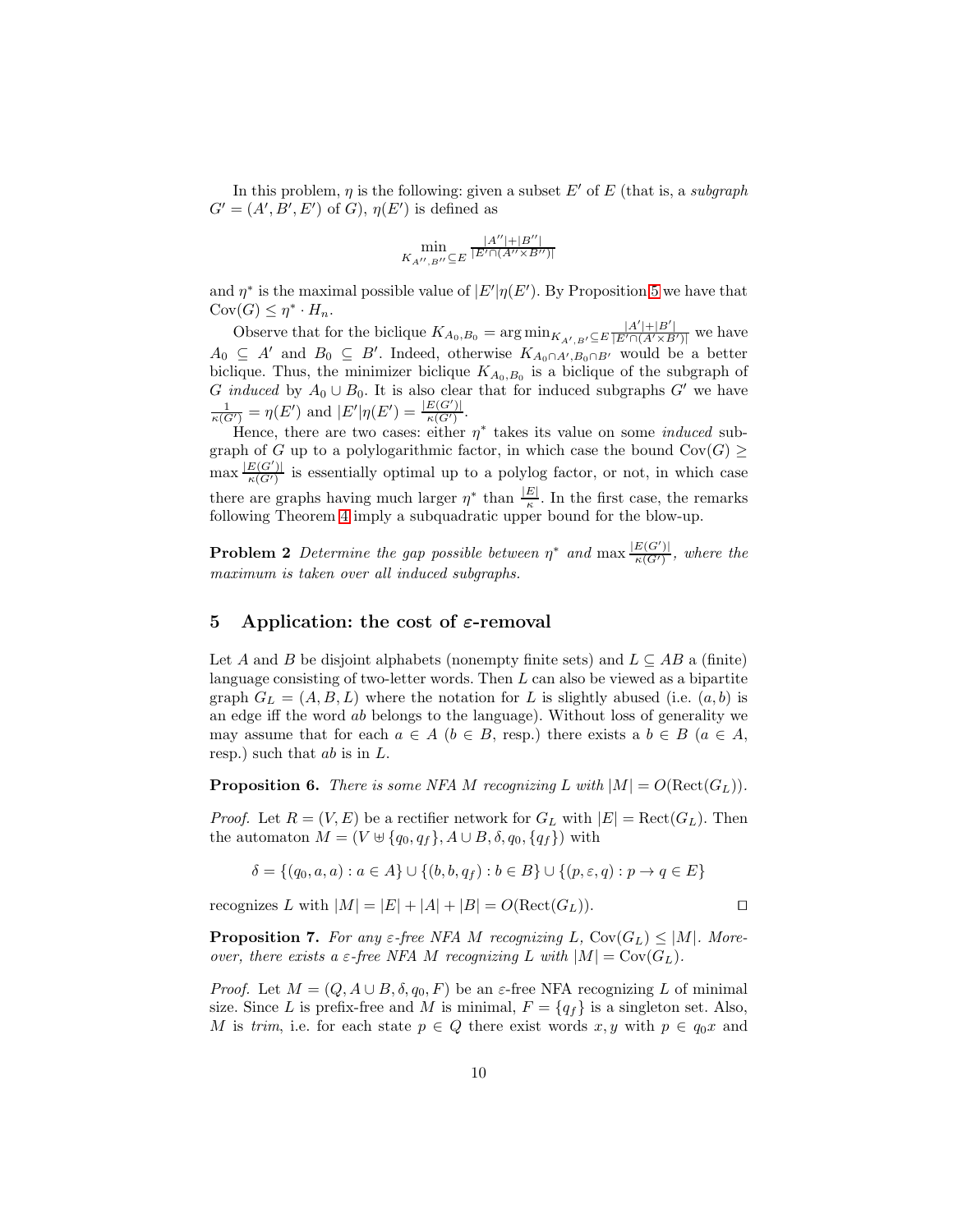$q_f \in py$ . Since every word in L has the same length 2, to each state p there is an integer  $0 \le n_p \le 2$  such that whenever  $p \in q_0x$  for some word x, then  $|x| = n_p$ . Otherwise if  $p \in q_0x_1$  and  $p \in q_0x_2$  for words  $x_1, x_2$  of different length, then  $x_1y$ and  $x_2y$  are members of L of different length for any word y with  $q_f \in py$ , a contradiction. Also, it is clear that  $n_p = 0$  only for  $p = q_0$  and  $n_p = 2$  only for  $p = q_f$ . Thus if X stands for  $Q - \{q_0, q_f\}$ , we get that M is a layered automaton with transitions of the form  $(q_0, a, p)$  for  $a \in A$  and  $p \in X$  and  $(p, b, q_f)$  for  $b \in B$ and  $p \in X$ . Hence, letting  $A(p)$  to stand for the set  $\{a \in A : (q_0, a, p) \in \delta\}$  and  $B(p)$  stand for the set  $\{b \in B : (p, b, q_f) \in \delta\}$  we get that there is an associated biclique covering  $\mathcal{C}_M$  of L to M consisting of the bicliques  $K_{A(p),B(p)}, p \in X$ that has the same size as M.

Observe that the transformation is invertible in the sense that to each biclique covering  $C$  such an automaton of the same size can be constructed, showing the second part of the claim. second part of the claim.

Since by Theorem [1](#page-5-3) there exist graphs with arbitrary large  $\text{Rect}(G)$  and  $Cov(G) = \Omega(\text{Rect}(G)^{3/2-\epsilon}),$  we have the following as byproduct:

**Theorem 5.** For any  $\epsilon > 0$  and for arbitrarily large n there exist languages (consisting of two-letter words only) which are recognizable by NFAs of size n but are only recognizable by  $\varepsilon$ -free NFAs of size  $\Omega(n^{3/2-\epsilon})$ .

In other words, in order to make an NFA  $\varepsilon$ -free, an  $n^{3/2-\epsilon}$  blow-up in the size can be inevitable.

#### 6 Conclusion, future directions

We proved a lower bound for the blow-up when transforming NFAs to  $\varepsilon$ -free NFAs. We showed that the cost of  $\varepsilon$ -removal from NFAs is worst-case  $\Omega(n^{3/2-\epsilon}),$ improving the previous bound  $\Omega(n \log^2 n)$ . The largest possible gap is between  $\Omega(n^{3/2-\epsilon})$  and  $O(n^2)$ , just like in the case of going from CFGs to chain rule free CFGs. Narrowing these gaps seem to be nontrivial open problems.

We used a graph-theoretic approach by translating the problem into finding large blow-ups between two complexity measures for bipartite graphs: the rectifier network size Rect and the minimal weight biclique covering Cov. We proved that there are graphs with arbitrarily large Rect value  $n$  such that Cov =  $\Omega(n^{3/2-\epsilon})$  for any  $\epsilon > 0$ . We gave partial results for determining the largest possible blow-up between these quantities. These include a sufficient condition for a subquadratic upper bound, and the sharpness of a combinatorial bound for the minimal weight biclique covering (obtained by proving a bound for the general weighted set covering problem). We also formulated two open problems about related combinatorial bounds, which appear to be of interest in themselves. Solving these problems may also be useful for determining the largest possible blow-up. The relationship between Rect and Cov can be viewed as a size-depth trade-off problem for depth-2 and unrestricted depth circuits computing sets of Boolean disjunctions [\[19\]](#page-12-19). As far as we know, there are many other related open problems, such as establishing a bounded-depth hierarchy.